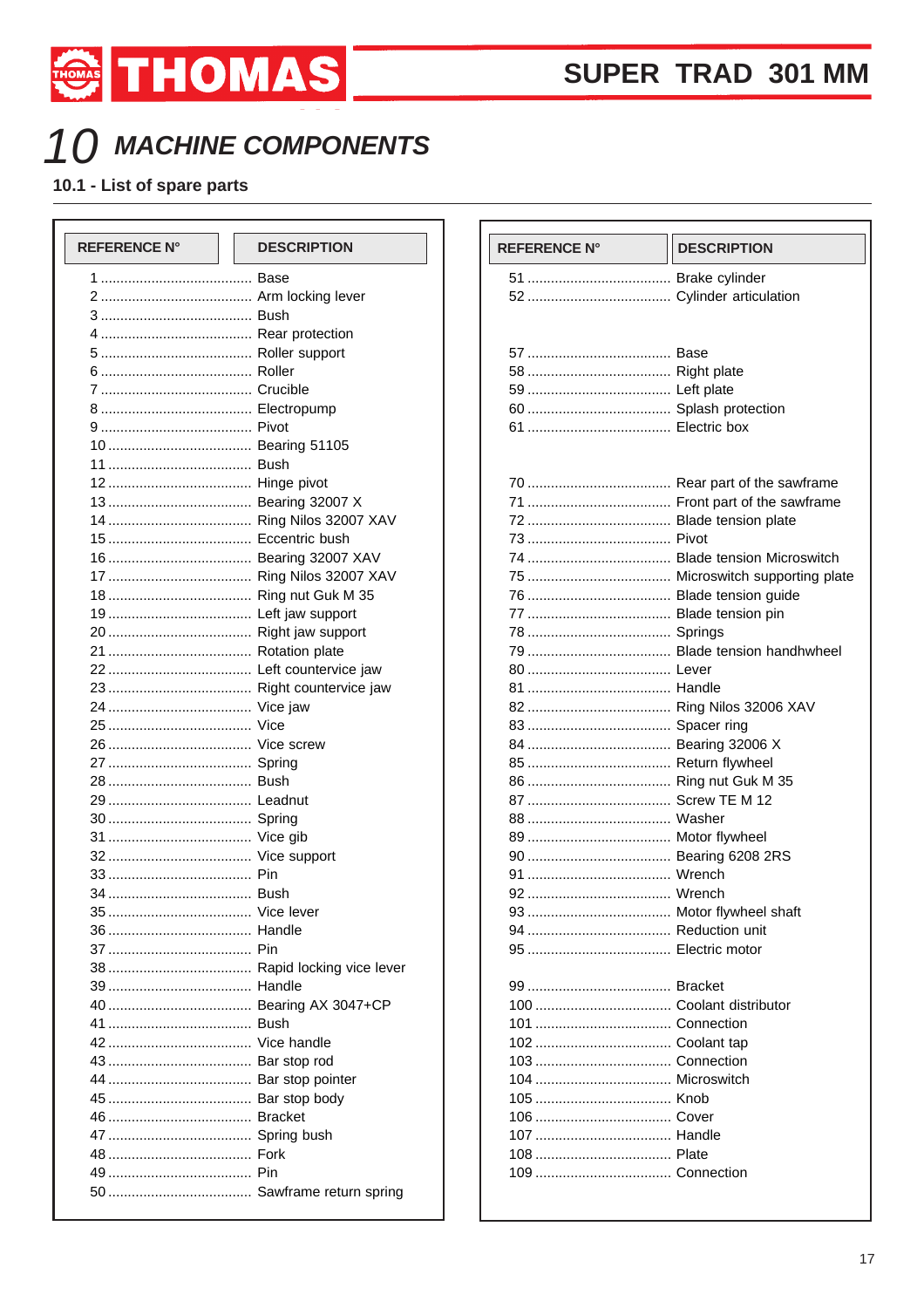

| <b>PART NUMBER</b>          | <b>DESCRIPTION</b> |
|-----------------------------|--------------------|
|                             |                    |
|                             |                    |
|                             |                    |
|                             |                    |
| 114  Blade-guide protection |                    |
|                             |                    |
|                             |                    |
|                             |                    |
|                             |                    |
|                             |                    |
|                             |                    |
|                             |                    |
|                             |                    |
|                             |                    |
|                             |                    |
|                             |                    |
|                             |                    |
|                             |                    |
|                             |                    |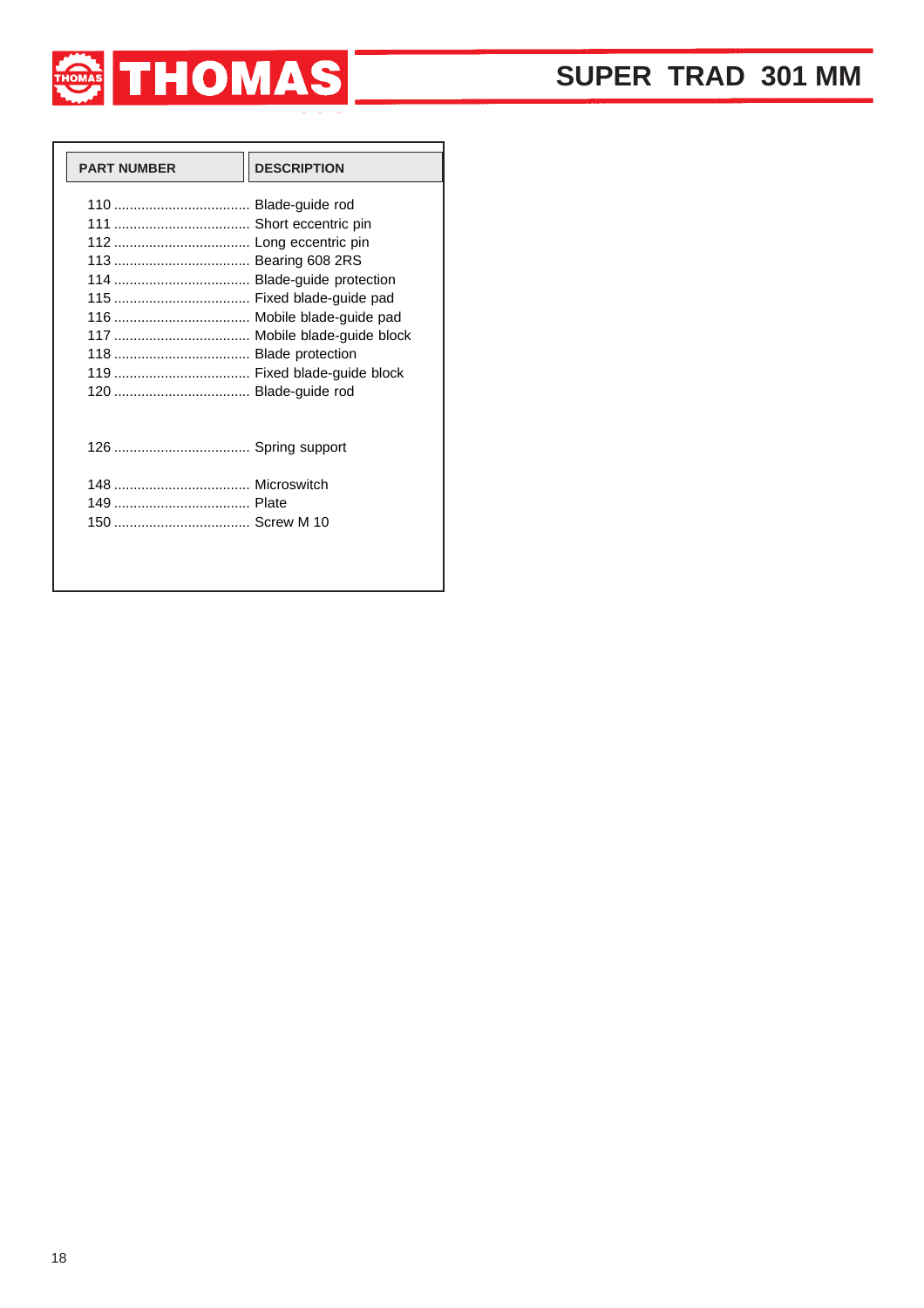**SUPER TRAD 301 MM**



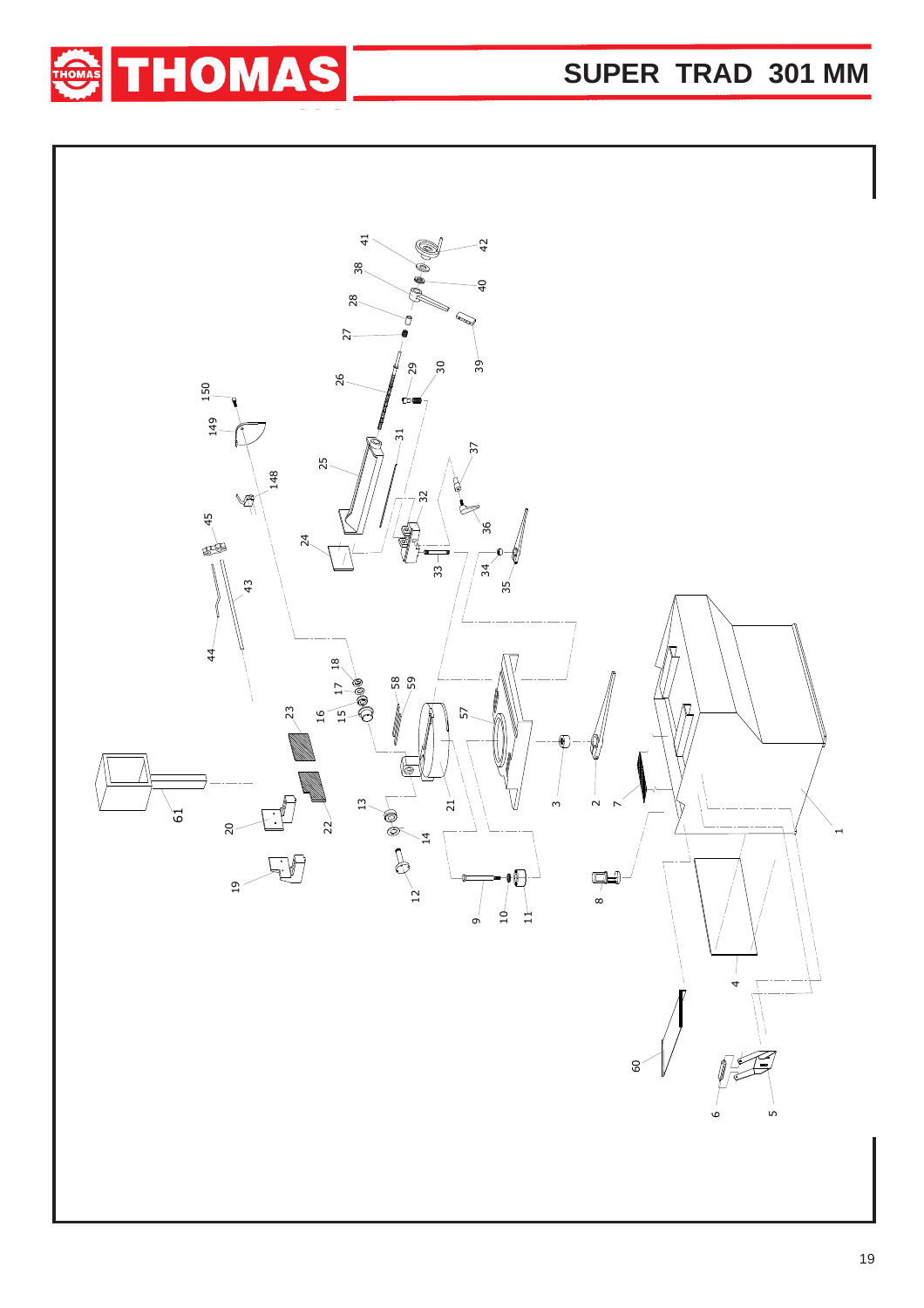

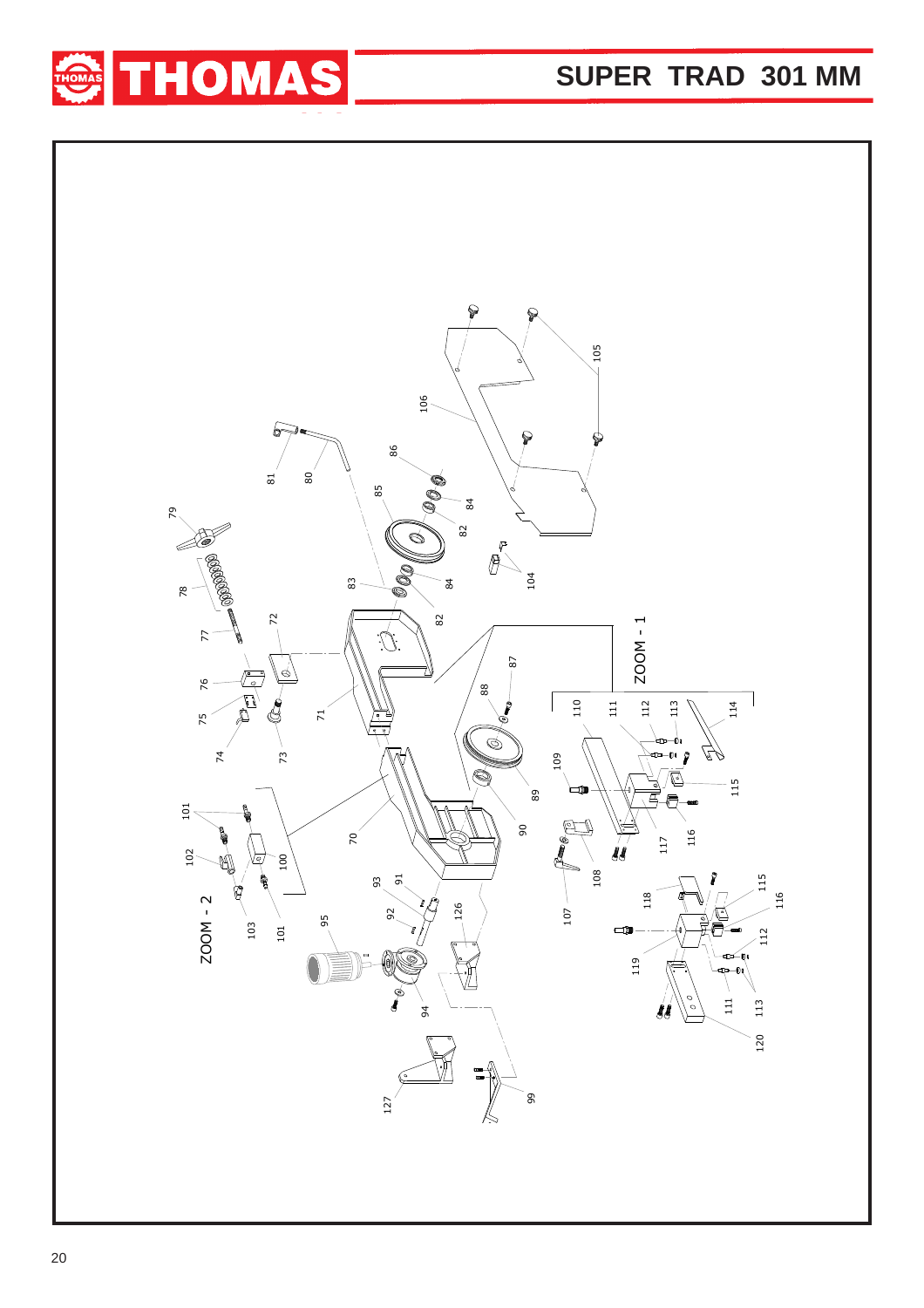

## SUPER TRAD 301 MM

|                 |                      |                     | <b>BRAKE UNIT</b> |
|-----------------|----------------------|---------------------|-------------------|
|                 |                      |                     |                   |
|                 |                      |                     |                   |
|                 |                      |                     |                   |
|                 |                      |                     |                   |
|                 |                      |                     |                   |
|                 |                      |                     |                   |
|                 | 147                  |                     |                   |
|                 |                      |                     |                   |
|                 |                      | 146                 |                   |
|                 | 145                  |                     |                   |
|                 | ·· O CO CO CO        | €                   |                   |
|                 | C                    |                     |                   |
| 144             |                      | 52                  |                   |
|                 | 143                  |                     |                   |
|                 | 142<br>141<br>51     | 50                  |                   |
|                 |                      |                     |                   |
|                 |                      |                     | 47                |
|                 |                      | 48                  |                   |
|                 |                      | S<br>$\infty$<br>49 |                   |
|                 |                      | ☞                   |                   |
|                 |                      | 46                  |                   |
|                 |                      |                     |                   |
|                 |                      |                     |                   |
|                 |                      |                     |                   |
|                 |                      |                     |                   |
|                 |                      |                     |                   |
| NR. RIFERIMENTO | <b>DENOMINAZIONE</b> |                     |                   |
|                 |                      |                     |                   |
|                 |                      |                     |                   |
|                 |                      |                     |                   |
|                 |                      |                     |                   |
|                 |                      |                     |                   |
|                 |                      |                     |                   |
|                 |                      |                     |                   |
|                 |                      |                     |                   |
|                 |                      |                     |                   |
|                 |                      |                     |                   |
|                 |                      |                     |                   |